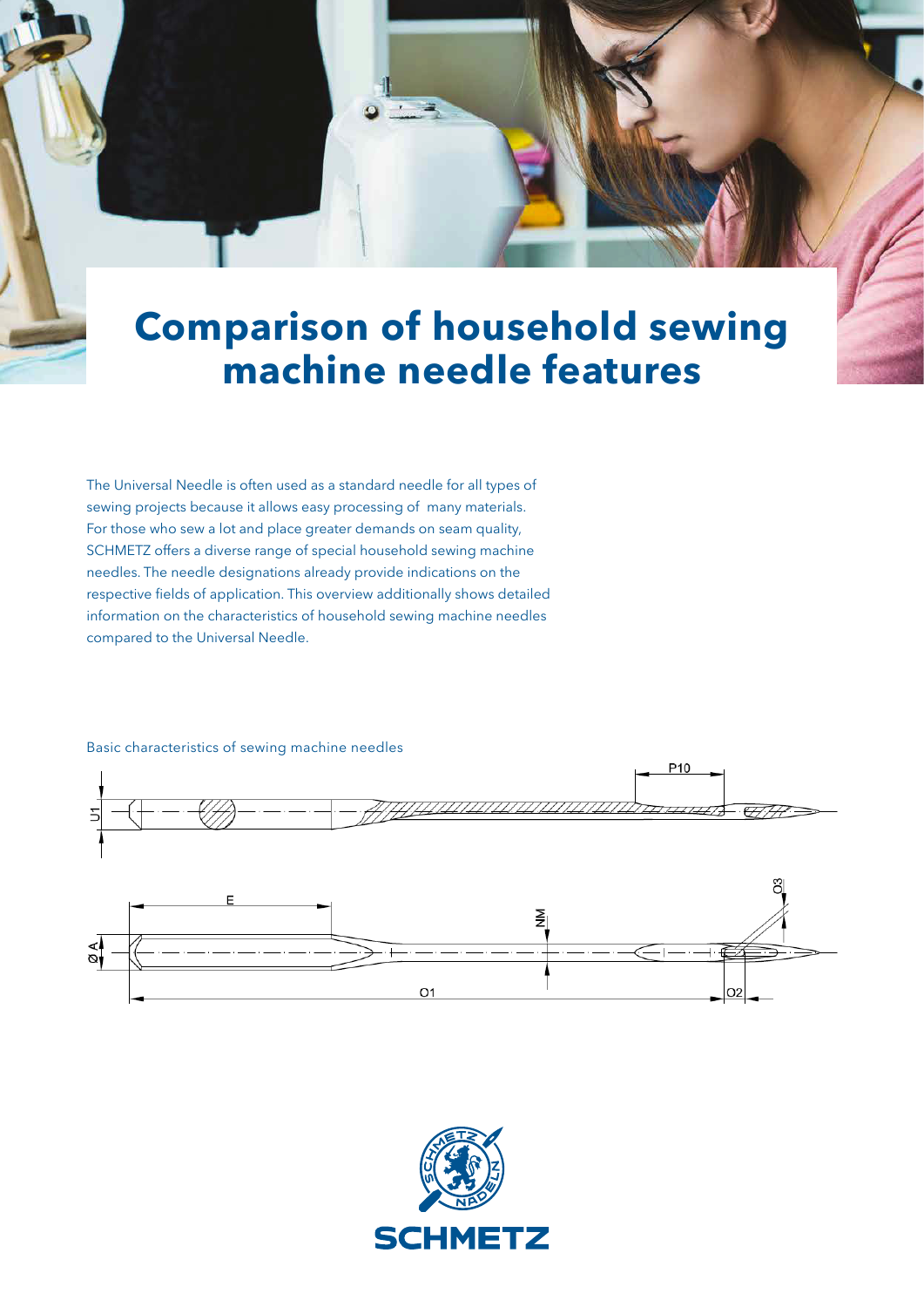## **Features**

| Canu             | <b>System</b>                    | <b>Needle</b><br>type               | <b>Shank</b><br>diameter<br>A | <b>Butt</b><br>to eye<br><b>O1</b> | Eye<br>length<br>O <sub>2</sub> | Eye<br>width<br><b>O3</b> |                 | <b>Scarf</b> Transition<br>scarf to<br>eye | <b>Flatte-</b><br>ning<br>U <sub>1</sub> | <b>Point style</b>                        | Surface                | <b>Special feature</b>                                                 | 60        | 65 | 70        | 75        | NM NM NM NM NM NM NM NM NM NM<br>80 | 90                                  |                          |           | 100 110 120 130 |
|------------------|----------------------------------|-------------------------------------|-------------------------------|------------------------------------|---------------------------------|---------------------------|-----------------|--------------------------------------------|------------------------------------------|-------------------------------------------|------------------------|------------------------------------------------------------------------|-----------|----|-----------|-----------|-------------------------------------|-------------------------------------|--------------------------|-----------|-----------------|
|                  | 22:15 2 130/705 H                | Universal<br>Needle                 | 2.04                          | 33.9                               | regular                         | regular                   | regular regular |                                            | regular                                  | slightly rounded nickel                   |                        |                                                                        |           |    |           |           |                                     |                                     |                          |           |                 |
|                  | 22:15FB2 130/705 H SUK Jersey    | Needle                              | 2.04                          | 33.9                               | regular                         | regular                   | regular         | regular                                    | regular                                  | medium ball<br>point                      | nickel                 |                                                                        |           |    |           |           |                                     | $\bullet\qquad\bullet\qquad\bullet$ |                          |           |                 |
|                  | 22:80FB2 130/705 H-S             | Stretch<br>Needle                   | 2.04                          | 33.9                               | shorter                         | narrow                    | deeper          | special                                    | reduced                                  | medium ball<br>point                      | nickel                 |                                                                        |           |    |           | $\bullet$ |                                     | $\bullet$                           |                          |           |                 |
| 22:82FB1 HAx1 SP |                                  | Super<br>Stretch<br>Needle          | 2.04                          | 33.9                               | shorter                         | wide                      | special         | special                                    | reduced                                  | medium ball<br>point                      |                        | chrome reinforced blade,<br>enlarged eye and groove                    |           |    |           | $\bullet$ |                                     | $\bullet$                           |                          |           |                 |
|                  | 22:30FB2 130/705 H-J             | Jeans<br>Needle                     | 2.04                          | 33.9                               | regular regular                 |                           | regular regular |                                            | regular                                  | medium ball<br>point                      | nickel                 | reinforced blade                                                       |           |    |           |           |                                     |                                     |                          | $\bullet$ |                 |
|                  | 22:31MA2130/705 H-M              | Microtex<br>Needle                  | 2.04                          | 33.9                               | regular                         | regular                   | regular         | regular                                    | regular                                  | slim acute<br>point                       | nickel                 | NM 60+70 reinforced blade                                              | $\bullet$ |    | $\bullet$ |           |                                     | $\bullet$                           | $\bullet \qquad \bullet$ |           |                 |
|                  | 22:15AS2 130/705 H LL            | Leather<br>Needle                   | 2.04                          | 33.9                               | regular regular                 |                           | regular regular |                                            | regular                                  | cutting point LL<br>(twist point)         | nickel                 |                                                                        |           |    |           |           |                                     |                                     |                          |           |                 |
|                  | 22:32 2 130/705 H-Q              | Quilting<br>Needle                  | 2.04                          | 33.9                               | regular regular                 |                           | regular regular |                                            | regular                                  | slightly rounded, nickel<br>special taper |                        | NM 75 reinforced blade                                                 |           |    |           | $\bullet$ |                                     | $\bullet$                           |                          |           |                 |
| 08:90 2 130 N    |                                  | Topstitch<br>Needle                 | 2.04                          | 33.5                               | 2.00 mm regular                 |                           | regular regular |                                            | regular                                  | slightly rounded                          | nickel                 |                                                                        |           |    |           |           |                                     | $\bullet$                           | $\bullet$ . $\bullet$    |           |                 |
| 08:91 2 130 MET  |                                  | Metallic<br>Needle                  | 2.04                          | 33.5                               | 2.00 mm regular                 |                           | regular regular |                                            | regular                                  | slightly rounded                          | nickel                 |                                                                        |           |    |           |           | $\bullet \qquad \bullet$            |                                     |                          |           |                 |
|                  | 22:70EB2 130/705 H-E             | Embroidery 2.04<br>Needle           |                               | 33.9                               | larger                          | wide                      | regular regular |                                            | regular                                  | light ball point                          | nickel                 |                                                                        |           |    |           | $\bullet$ |                                     | $\bullet$                           |                          |           |                 |
|                  | 22:70EB9 130/705 H-ET            | Gold<br>Embroidery<br>Needle        | 2.04                          | 33.9                               | larger                          | wide                      | regular regular |                                            | regular                                  | light ball point                          | titanium<br>nitride    |                                                                        |           |    |           | $\bullet$ |                                     | $\bullet$                           |                          |           |                 |
|                  | 22:85 8 130/705 H-SU             | Super<br>Universal<br>Needle        | 2.04                          | 33.9                               | larger                          | wide                      | deeper special  |                                            | regular                                  | slightly rounded                          | $Ni-P-$<br><b>PTFE</b> | reinforced blade,<br>enlarged eye and groove,<br>anti-adhesive surface |           |    |           |           |                                     | $\bullet$ $\bullet$ $\bullet$       |                          |           |                 |
|                  | 99:95 2 130/705 H SPR            | Embroidery 2.04<br>Spring<br>Needle |                               | 33.9                               | regular regular                 |                           | regular regular |                                            | regular                                  | slightly rounded                          | nickel                 | spring as sewing foot<br>$\blacksquare$ MWWW                           |           |    |           |           | $\bullet$                           |                                     |                          |           |                 |
|                  | 22:20 2 130/705 H WING Hemstitch | Needle                              | 2.04                          | 33.9                               | shorter narrow                  |                           | regular regular |                                            |                                          | regular slightly rounded                  | nickel                 | blade extended as wing<br>the company of the company of the company    |           |    |           |           |                                     |                                     |                          |           |                 |
| 22:16 2 705 DE   |                                  | Double Eye 2.04<br>Needle           |                               | 31.8<br>and<br>33.9                | regular wide                    |                           | without -       |                                            | regular                                  | slightly rounded                          | nickel                 | two eyes<br>$\overline{a}$ and $\overline{b}$ and $\overline{b}$       |           |    |           |           | $\bullet$                           |                                     |                          |           |                 |
| 21:37 2 705 HDK  |                                  | Quick<br>Threading<br>Needle        | 2.04                          | 33.9                               | shorter regular                 |                           | without -       |                                            |                                          | regular slightly rounded                  | nickel                 | left eye wall open                                                     |           |    |           |           | $\bullet \qquad \bullet$            |                                     |                          |           |                 |